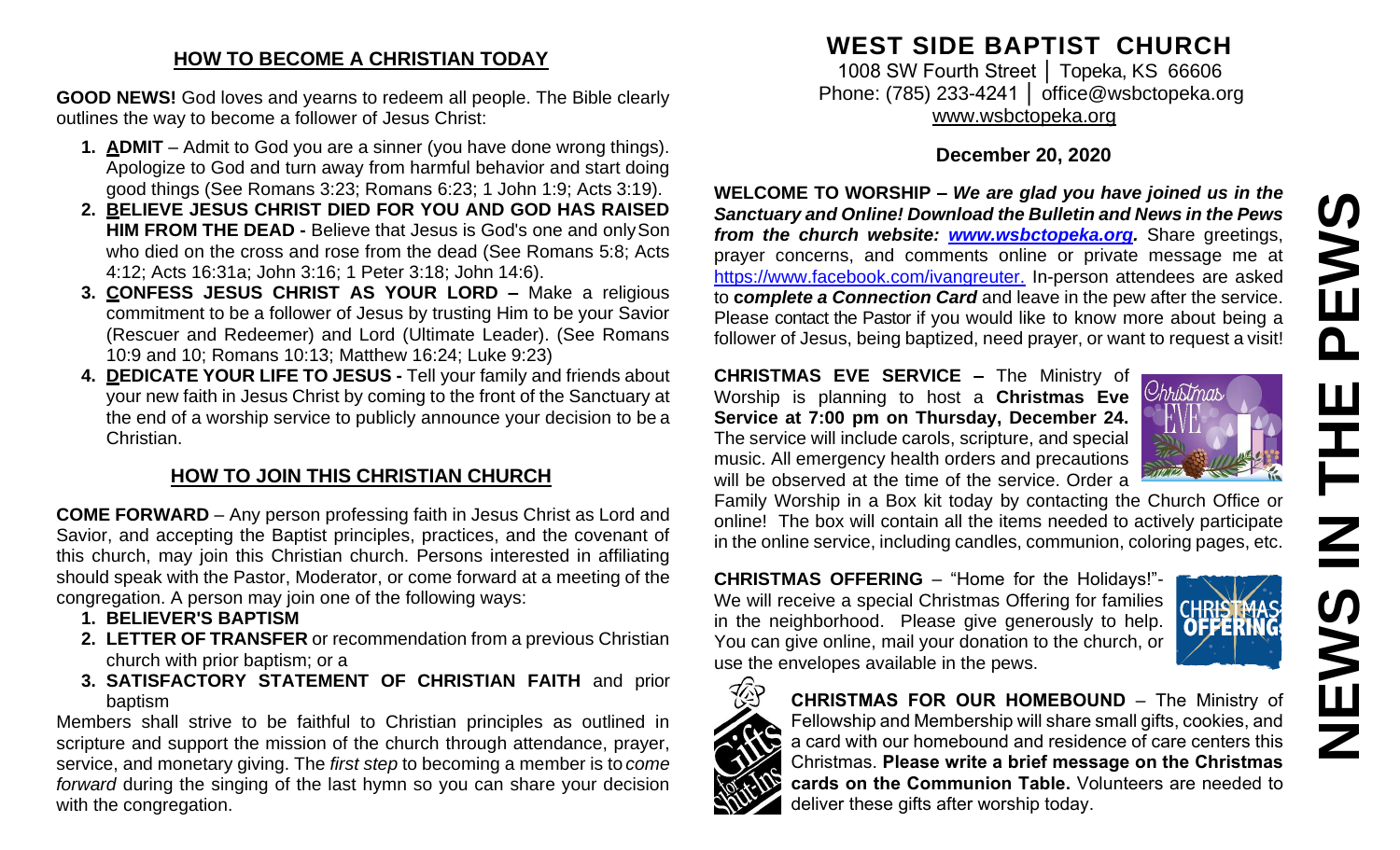**ANNUAL REPORTS –** It is that time again for all the Council members to start thinking of what you want in your report. Please submit your report to Lynda in the Church Office [office@wsbctopeka.org](mailto:office@wsbctopeka.org) by Tuesday, January 12 The **Annual Meeting will be held on Sunday, January 31 at 12:00 pm, downstairs.** 



**BABY CLOSET –** The **Baby Closet is CLOSED** to the public and will operate in **MOBILE DISTRIBUTION ONLY** until further notice. Families may pick-up **diapers, formula ointments, and wipes on WEDNESDAYS from 3:30-5:30 pm at the North Door.** Parents may leave a message on the Baby Closet voice mail for supplies. A volunteer will return the message within 48 hours.

**BIBLE STUDY ONLINE** – Join us for **"The Psalm Book of Israel" Bible Study on Wednesday MORNINGS at 10:30 am in Holmer Hall (face masks, mass limit, and social distancing required) or ZOOM (see email for link and password). NO BIBLE STUDY ON DEC. 30 (HOLIDAY BREAK).**

**CHRISTMAS & NEW YEAR'S HOLIDAY –** The Church Office will be **CLOSED on Thursday and Friday, December 24-25** in observance of the Christmas holiday. The Office will be closed on **Thursday and Friday, December 31 and January 1** in observance of the New Year holiday. Call the Pastor at home if you have an emergency.



**FOOD PANTRY –** Free Fruit and Vegetable Food Pantry on **Wednesdays from 3:30 to 5:30 pm, while supplies last**. **MOBILE SITE**: enter western PARKING LOT from  $4<sup>th</sup>$  and CLAY Streets; do not park or exit your vehicle. Equal Opportunity. \*All food is available at no cost. **FACE COVERINGS or MASKS REQUIRED.**

- We **WILL** have the **Food Pantry on Wednesday, Dec. 23**.
- Pantry will be **CLOSED** on Wednesday, **December 30** (Winter Holiday)
- **OCTOBER 2020 PANTRY REPORT:** 2,048 Individuals (914 adults, 824 children, and 310 seniors) in 497 families were able to receive 17,792 pounds of free bread, fruits, vegetables, and other items from the Fruit & Vegetable Food Pantry at West Side Baptist Church during the month of OCTOBER 2020. Volunteers from Meadows and Ward Meade distributed 60 turkeys plus 70 checks on Wed., November 18, during the food pantry.

**YOUTH FUNDRAISERS -** West Side Baptist Church Youth are ORNAMENTS for a suggested donation of \$10.00 each. They will be creating a beautiful one- of- a- kind keepsake Christmas ornament featuring our Good Shephard stainedglass window. Order forms are posted on the bulletin board outside the office or order ONLINE at **[https://west-side](https://west-side-baptist-church.square.site/)[baptist-church.square.site.](https://west-side-baptist-church.square.site/)** You can also contact Colleen Smith at 785-213-1062 or colleen.cksmith1@gmail.com with orders or questions. Thanks in advance for your support! ~ West Side Baptist Church Youth





**STABLE** 

PEACE

**SHEPHERDS** 

**STAR** 

**MARY**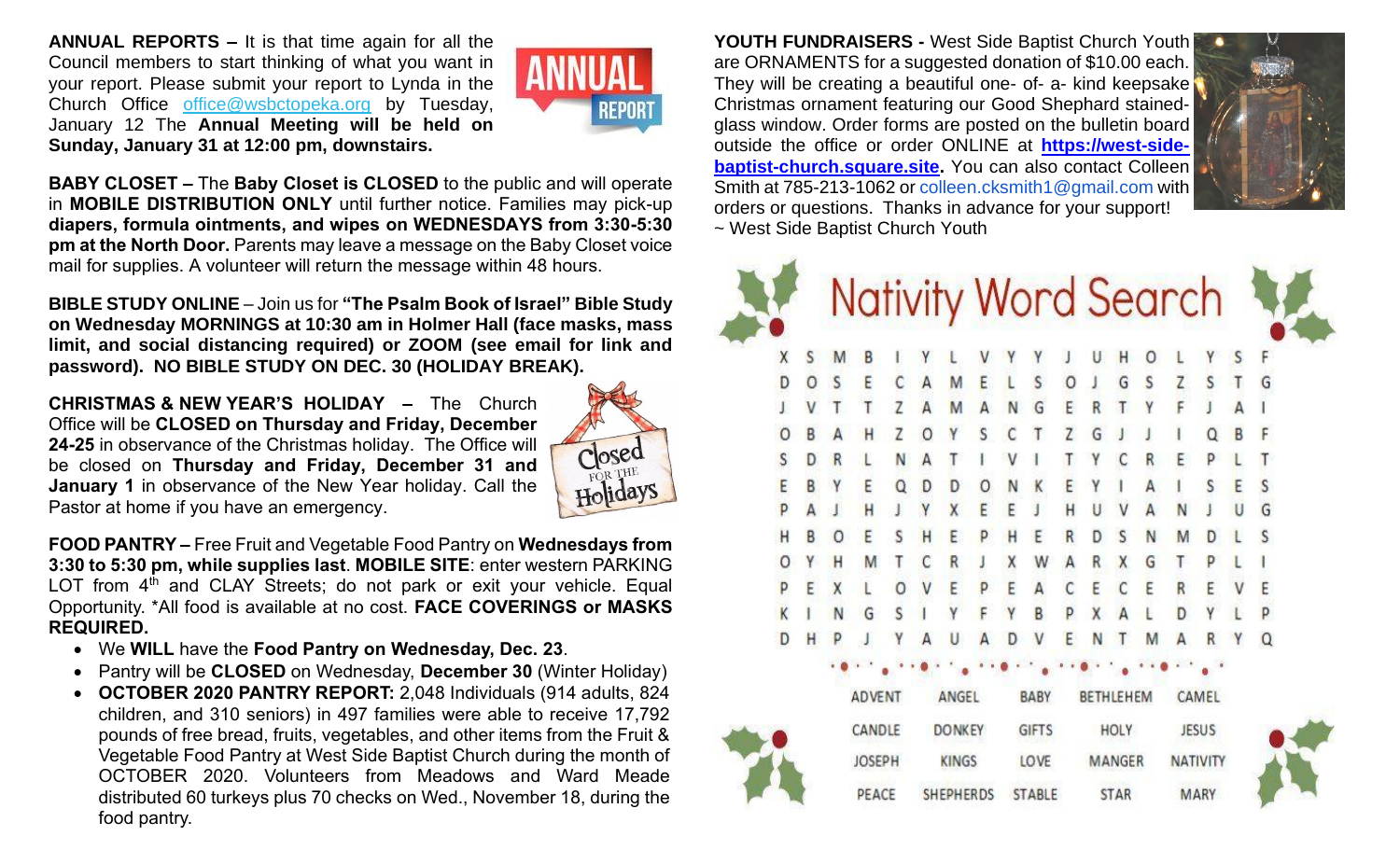**STAY HEALTHY / STAY SAFE** - All Shawnee County residents must comply with all health codes, emergency orders, and public health protocols including:

- **1. Clean and Disinfect Surfaces** The church will follow industry-specific guidelines and business sector best practices
- **2. Face Masks** Persons are required to wear face coverings or masks (bandanas, gaiters, and masks with valves or vents do not qualify)
- **3. Maintain Social Distancing** (individual or family groups must stay at least 6' feet apart; refrain from hugging, shaking hands, or other forms of contact; no greeters or ushers)
- **4. No Visits to Long-term Care Facilities or Correctional Facilities**
- **5. Practice Good Hygiene** (e.g., wash hands frequently with soap and water for at least 20 seconds; avoid touching your eyes, nose, and mouth; cover coughs and sneezes into an elbow or tissue, throw the used tissue away and immediately wash your hands)
- **6. Remain Home when Sick or a Family Member is Sick** (follow isolation and quarantine orders issued by state or local health officers)
- **7. Staff and Employees will Work Remotely or Limit Access to Offices.**
- **8. Stay Informed** (e.g., local and county governments retain authority to impose equal or more stringent restrictions on businesses during the phases, except as to essential functions in KEFF and constitutionally protected rights).

**WORSHIP ONLINE –** The Church is committed to the continual praise and worship of Almighty God in the Name of Jesus Christ. Church leaders and our clergy hold services regularly in the Sanctuary in compliance with all published



federal, state, and local government health orders. Services are broadcast LIVE (as internet is available) and RECORDED. WATCH the service online at:

- Facebook LIVE <https://www.facebook.com/wsbctopeka>
- YouTube <https://www.youtube.com/channel/WSBC>

Order a free copy of the service on DVD by contacting the Church Office.

**END OF YEAR GIVING - IRS regulations require all donations for 2020 to be received or postmarked by December 31, 2020** to be included on your charitable giving statement. See Nancy Lindberg if you have any questions. 2020 Statements will be mailed before Jan. 31, 2021.

**FINANCIAL GIVING** – Thank you for the generous support of the work of God in and through West Side Baptist Church. Donations report:

|                              | 12-15-2020     | Y-T-D           |    | <b>GOAL</b>  |
|------------------------------|----------------|-----------------|----|--------------|
| <b>General Fund</b>          | \$<br>2,382.00 | \$153,598.48    |    | \$225,000.00 |
| Building Fund/Cap. Cm. \$    | 365.00         | \$<br>14,084.99 | \$ | 35,000.00    |
| <b>Baby Closet</b>           | \$             | \$<br>2,394.57  | \$ | 2,000.00     |
| <b>Christmas Offering</b>    | \$<br>125.00   | \$<br>750.00    |    |              |
| Fellowship/Benevolence \$    | 108.00         | \$<br>6,479.98  |    |              |
| <b>Food Pantry</b>           | \$<br>1,000.00 |                 |    |              |
| M & M Offering               | \$<br>350.00   | \$<br>925.00    |    |              |
| <b>Sunday School</b>         | \$             | \$<br>195.25    |    |              |
| <b>Thanksgiving Offering</b> | \$<br>550.00   | \$<br>1,260.00  |    |              |
| <b>Youth Group</b>           | \$<br>414.00   |                 |    |              |

**GIVE SAFELY ONLINE: [https://west-side-baptist-church.square.site](https://west-side-baptist-church.square.site/)**

**MEADOWS HOLIDAY FOOD BOXES –** Thank you for donating children's hats,



gloves, socks, and other items for the fifty families at Meadows Elementary School. Each box had 1 can of peas, corn, green beans & ravioli; two cans tuna & a box of tuna helper, macaroni & cheese, spaghetti sauce & noodles, 3pks of Raman noodles; three cans soup and two bags crackers; peanut butter, jelly, oatmeal, and cereal; 5lb Potatoes, an 8-10 lb ham, bread,

bottled water, & a pie! Gift bags contain board games, pairs of socks & undies, winter hats & gloves, coloring book, crayons & candy canes. Thanks to Jack and the Ministry of Outreach, the church donated 25 hams.

## **HOMEBOUND**

Cunningham, June\* – Brewster Place Dell, Larry\* - Homestead Farrar, Helen\* – Plaza West Goodnow, Grace\* Haney, Gerald – Oakley Place Hunter, Russell\* Johnson, Mary Lou<sup>\*</sup> – Aldersgate Kieffer, Alice<sup>\*</sup> Perkins, Edward\* - Plaza West Apartments